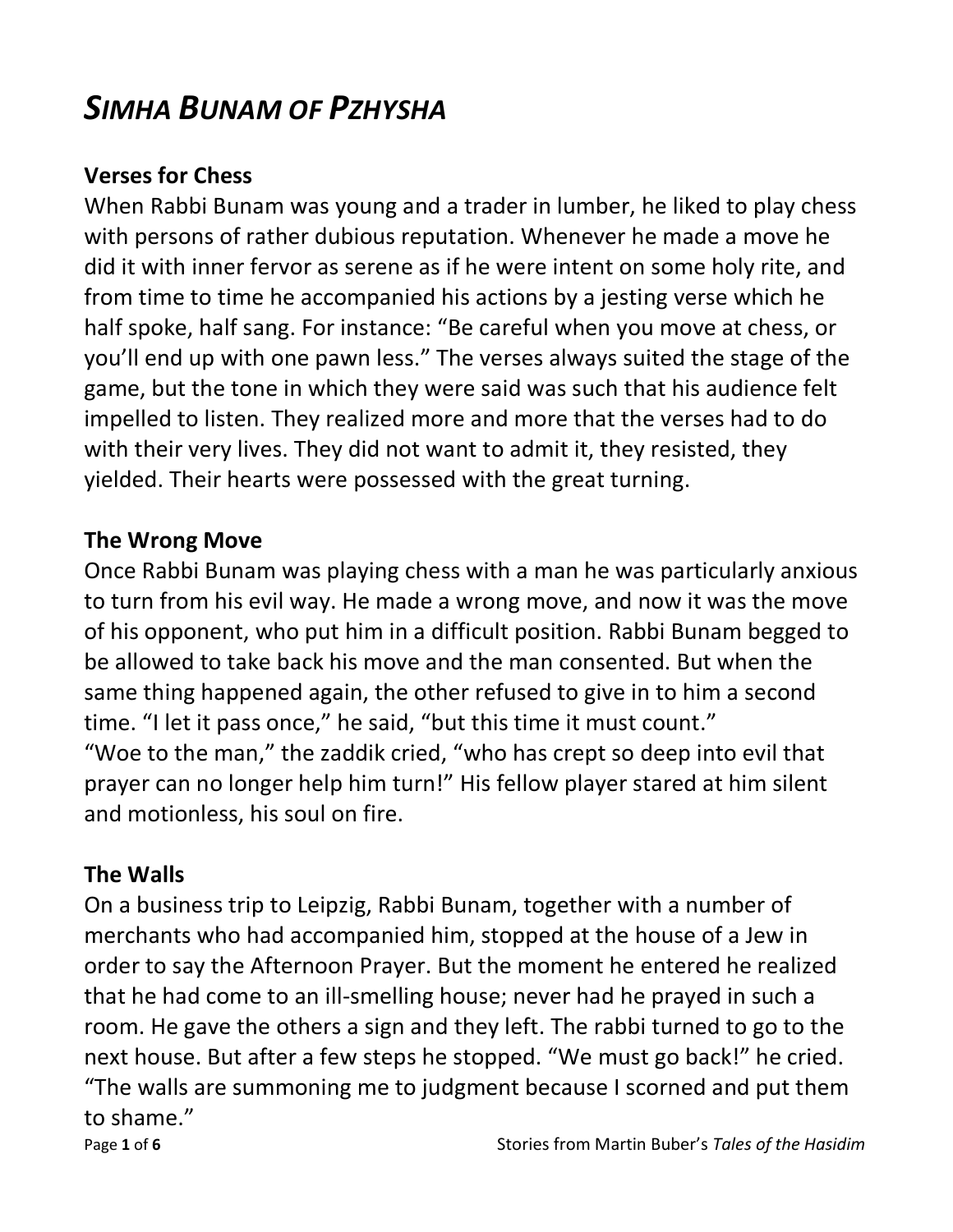## Do They Deny God?

When Rabbi Bunam was in Danzig he sat down at table every Saturday with the "Germans"—that was how those Jews who had given up the Torah and Jewish ways were called—and spoke about the Torah. But the "Germans" only made fun of his strange talk. Indignantly his son Rabbi Abraham Moshe begged him to stop talking about the Torah to unbelievers who only mocked it.

"What can I do?" said Rabbi Bunam. "When the time comes and the word wakens within me—how can I restrain it? All the same though—next sabbath when I am getting ready to talk, step on my foot under the table to remind me to keep quiet." And so his son did on the following sabbath when they were again seated at table.

But Rabbi Bunam reproved him: "No! These people here are not unbelievers! I just heard one of them who has a bad headache cry out: 'Hear, O Israel!' Now Pharaoh really was an unbeliever, for when he was suffering under the blows of God he declared that he did not know Him."

#### The Three Prisoners

After the death of Rabbi Uri of Strelisk, who was called the Seraph, one of his hasidim came to Rabbi Bunam and wanted to become his disciple. Rabbi Bunam asked: "What was your teacher's way of instructing you to serve?"

"His way," said the hasid, "was to plant humility in our hearts. That was why everyone who came to him, whether he was a nobleman or a scholar, had first to fill two large buckets at the well in the market place, or to do some other hard and menial labor in the street."

Rabbi Bunam said: "I shall tell you a story. Three men, two of them wise and one foolish, were once put in a dungeon black as night, and every day food and eating utensils were lowered down to them. The darkness and the misery of imprisonment had deprived the fool of his last bit of sense, so that he no longer knew how to use the utensils he could not see. One of his companions showed him, but the next day he had forgotten again, and so his wise companion had to teach him continually.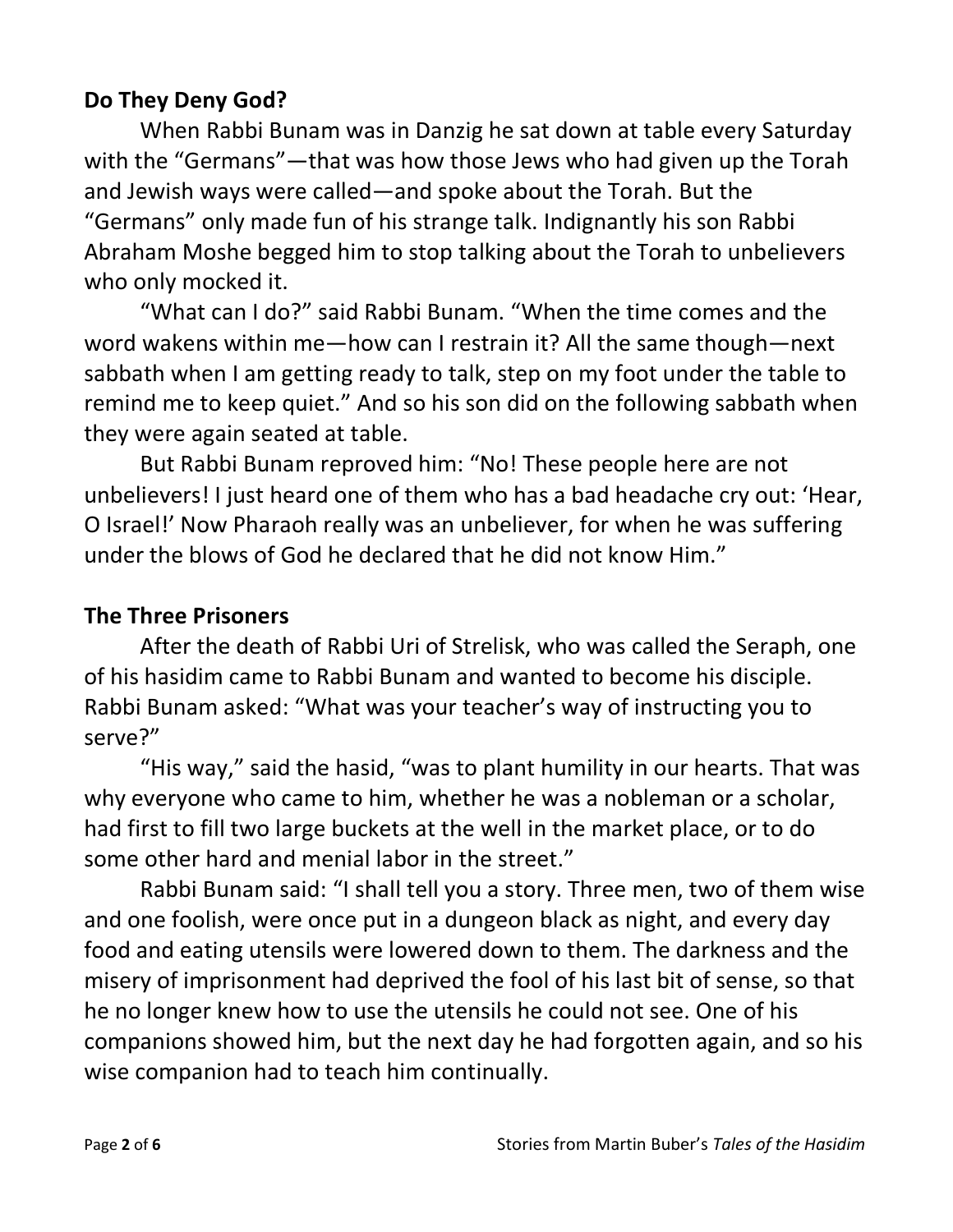"But the third prisoner sat in silence and did not bother about the fool. Once the second prisoner asked him why he never offered his help.

" 'Look!' said the other. 'You take infinite trouble and yet you never reach the goal, because every day destroys your work. But I sit here and try to think out how I can manage to bore a hole in the wall so that light and sun can enter, and all three of us can see everything.' "

#### Saved

Rabbi Bunam told this story: "Rabbi Eleazar of Amsterdam was at sea on a journey to the Holy Land, when, on the eve of New Year's Day, a storm almost sank the ship. Before dawn Rabbi Eleazar told all his people to go on deck and blow the ram's horn at the first ray of light. When they had done this, the storm died down."

"But do not think," Rabbi Bunam added, "that Rabbi Eleazar intended to save the ship. On the contrary, he was quite certain it would go down, but before dying with his people he wanted to fulfil a holy commandment, that of blowing the ram's horn. Had he been out to save the ship through a miracle, he would not have succeeded."

## A Bit of Sand

Rabbi Bunam was once walking outside the city with some of his disciples. He bent, picked up a speck of sand, looked at it, and put it back exactly where he had found it. "He who does not believe," he said, "that God wants this bit of sand to lie in this particular place, does not believe at all."

## Two Pockets

Rabbi Bunam said to his disciples: "Everyone must have two pockets, so that he can reach into the one or the other, according to his needs. In his right pocket are to be the words: 'For my sake was the world created,' and in his left: 'I am earth and ashes.' "

#### Two Doors

Rabbi Bunam said: "Man is always passing through two doors: out of this world and into the next, and out and in again."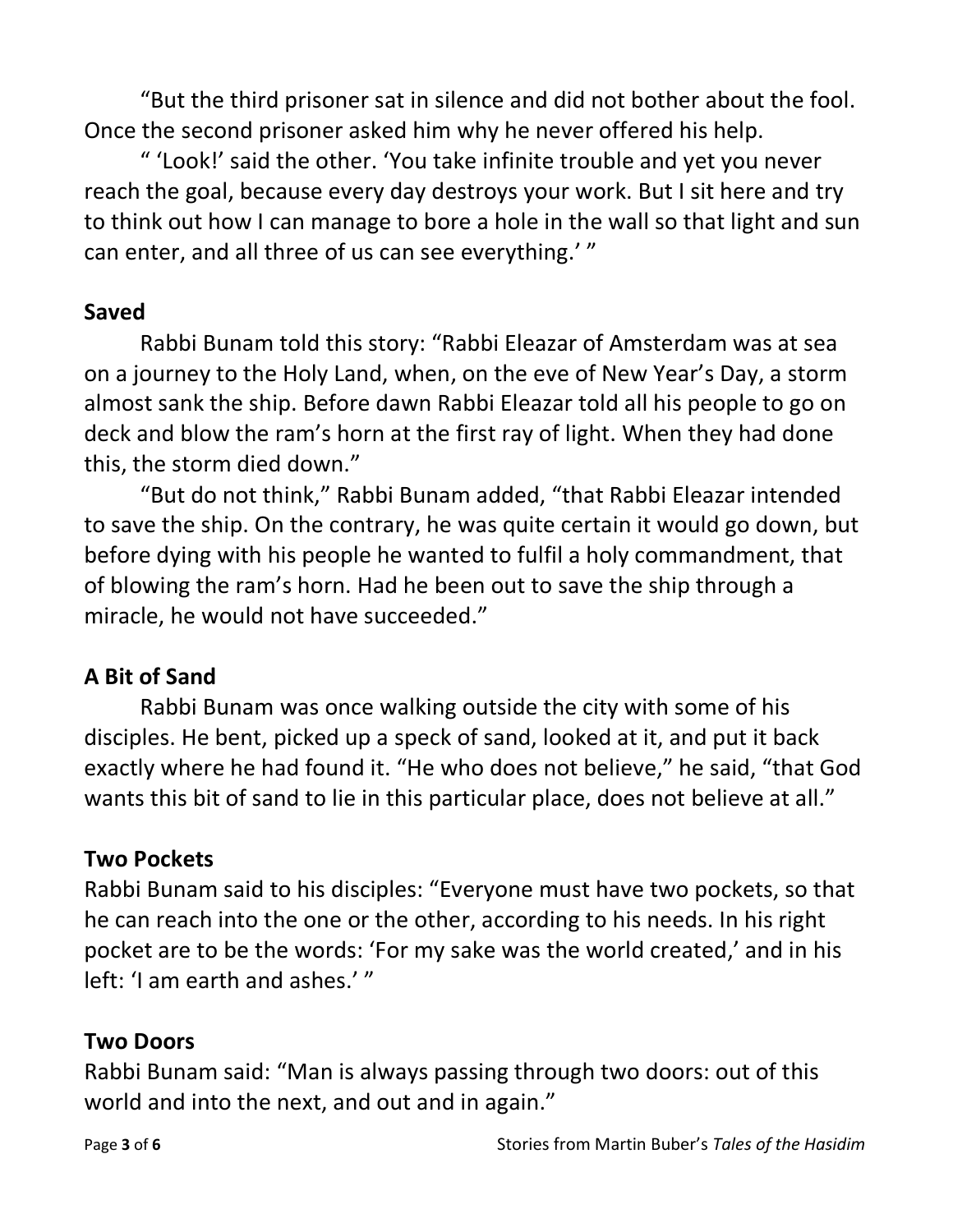## The Wedding Ring

Rabbi Bunam taught: "Like one who has made all the preparations for the wedding and forgotten to buy the wedding ring, so is he who has toiled a whole life long and forgotten to hallow himself—in the end he wrings his hands and devours himself in remorse."

#### The Scarf

Rabbi Bunam's favorite disciple had lost his scarf and looked all over for it with great zeal. His companions laughed at him. "He is right," said the zaddik, "to treasure a thing which has served him. Just so after death the soul visits the body that has sunk and leans above it."

#### Blow!

Once when Rabbi Bunam honored a man in his House of Prayer by asking him to blow the ram's horn, and the fellow began to make lengthy preparations to concentrate on the meaning of the sounds, the zaddik cried out: "Fool, go ahead and blow!"

#### To Clutch at Life

Rabbi Bunam said: "On New Year's the world begins anew, and before it begins anew, it comes to a close. Just as before dying, all the powers of the body clutch hard at life, so man at the turn of the year ought to clutch at life with all his might and main."

#### In Exile

On New Year's Day, when he had returned from the service, Rabbi Bunam told this story to the hasidim who had gathered in his house:

A king's son rebelled against his father and was banished from the sight of his face. After a time, the king was moved to pity his son's fate and bade him be sought out. It was long before one of the messengers found him, far from home. He was at a village inn, dancing barefoot and in a torn shirt in the midst of drunken peasants.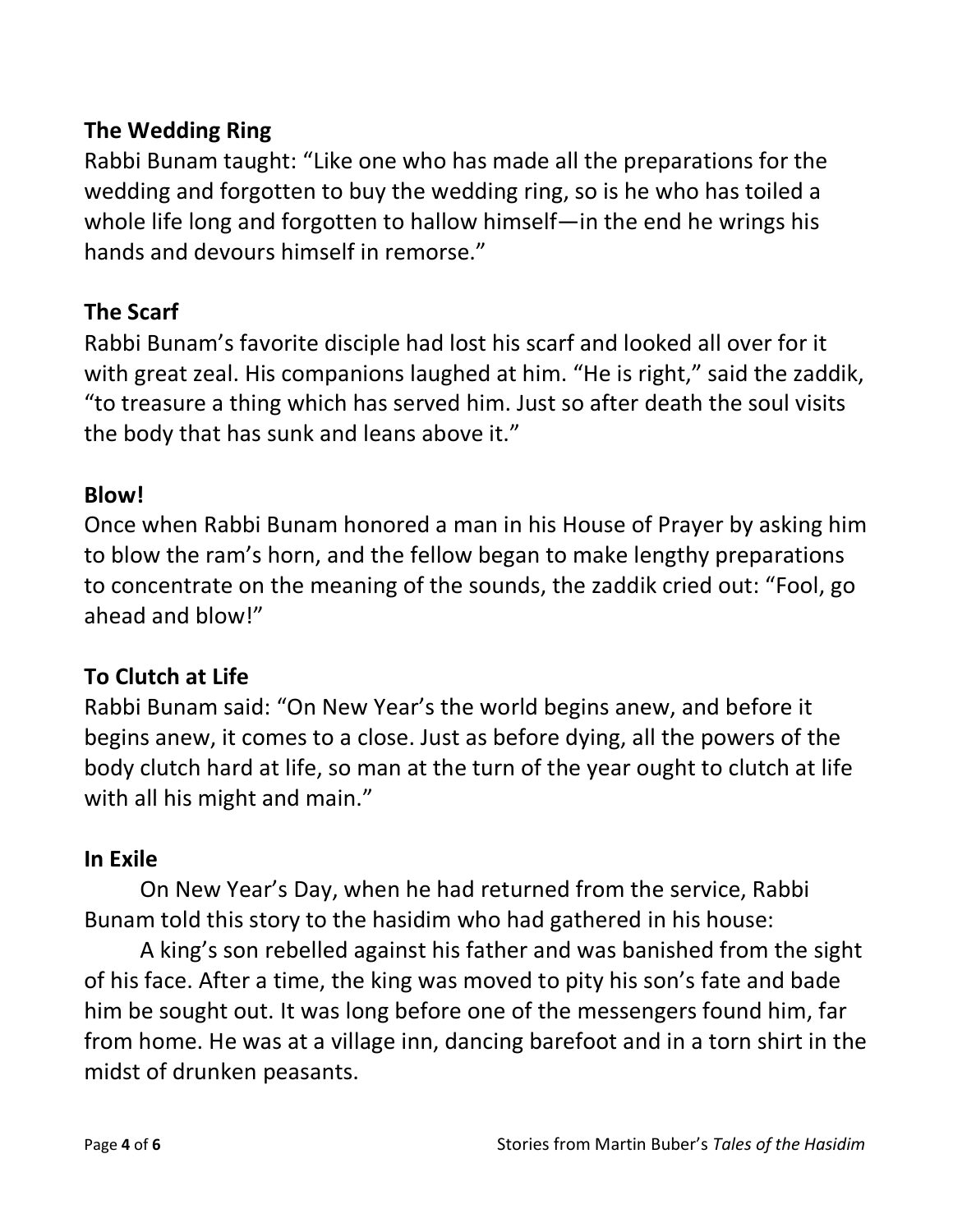The courtier bowed and said: "Your father has sent me to ask you what you desire. Whatever it may be, he is prepared to grant your wish."

The prince began to weep. "Oh," said he, "if only I had some warm clothing and a pair of stout shoes!"

"See," added Rabbi Bunam, "that is how we whine for the small needs of the hour and forget that the Divine Presence is in exile!"

#### I See

One day, after he had gone blind, Rabbi Bunam visited Rabbi Fishel, the fame of whose miracle-cures had spread through the land. "Entrust yourself to my care," said his host. "I shall restore your light."

"That is not necessary," answered Bunam. "I see what I need to see."

#### Do Not Change Places

Rabbi Bunam once said: "I should not like to change places with our father Abraham! What good would it do God if Abraham became like blind Bunam, and blind Bunam became like Abraham? Rather than have this happen, I think I shall try to grow a little over and beyond myself."

#### The Fool and the Sage

Rabbi Bunam once said: "If I were to set out to give learned and subtle interpretations of the Scriptures, I could say a great many things. But a fool says what he knows, while a sage knows what he says."

#### The Great Crime

Rabbi Bunam said to his hasidim: "The sins which man commits—those are not his great crime. Temptation is powerful and his strength is slight! The great crime of man is that he can turn at every moment, and does not do so."